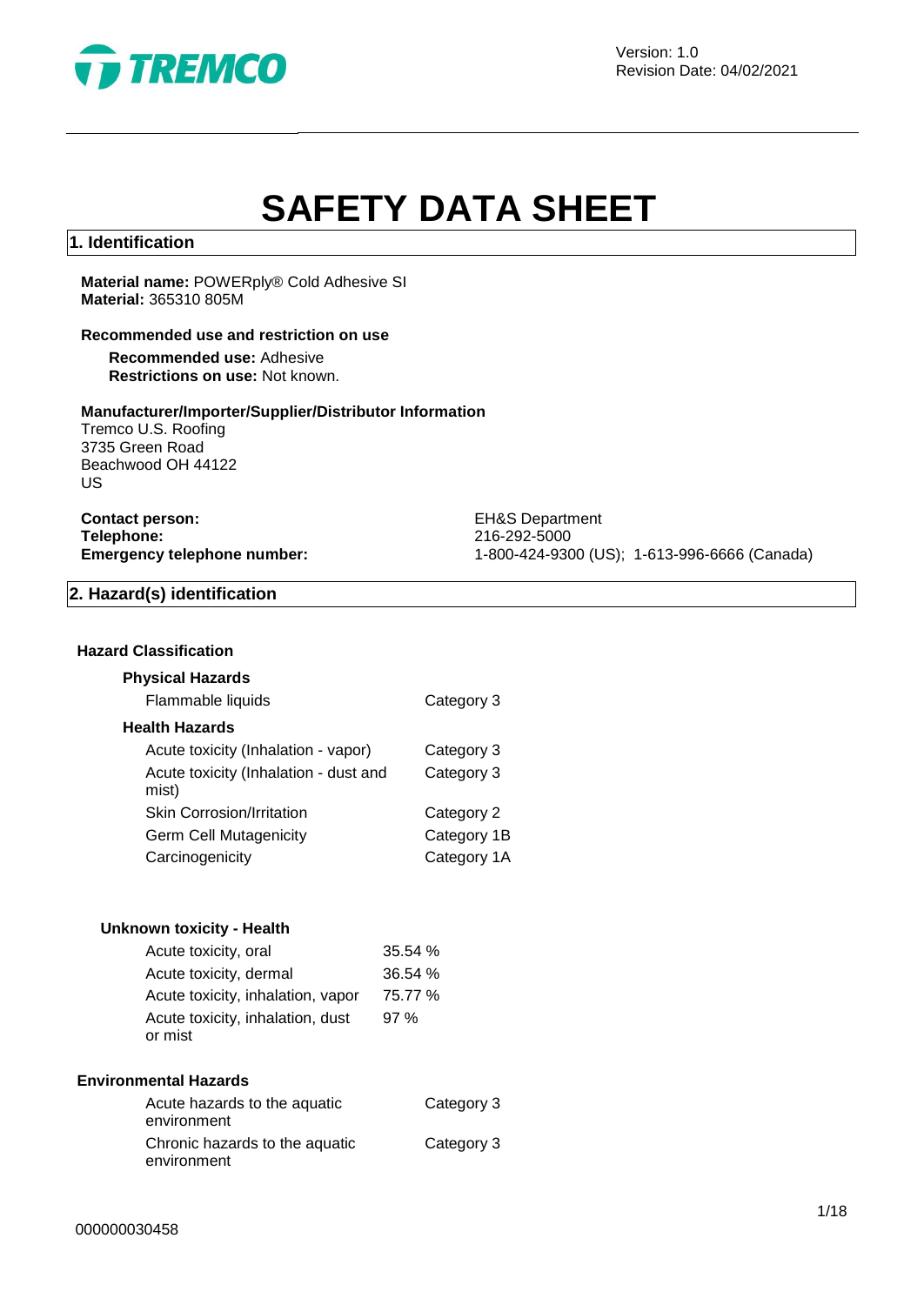

### **Unknown toxicity - Environment**

| Acute hazards to the aquatic                  | 89.5%  |  |
|-----------------------------------------------|--------|--|
| environment                                   |        |  |
| Chronic hazards to the aquatic<br>environment | 89.5 % |  |

### **Label Elements**

### **Hazard Symbol:**



| <b>Hazard Statement:</b>                  | Flammable liquid and vapor.<br>Harmful if inhaled.<br>Causes skin irritation.<br>May cause genetic defects.<br>May cause cancer.<br>Harmful to aquatic life with long lasting effects.                                                                                                                                                                                                                                                                                                                                                                                                                                                                                                                                                 |
|-------------------------------------------|----------------------------------------------------------------------------------------------------------------------------------------------------------------------------------------------------------------------------------------------------------------------------------------------------------------------------------------------------------------------------------------------------------------------------------------------------------------------------------------------------------------------------------------------------------------------------------------------------------------------------------------------------------------------------------------------------------------------------------------|
| <b>Precautionary</b><br><b>Statements</b> |                                                                                                                                                                                                                                                                                                                                                                                                                                                                                                                                                                                                                                                                                                                                        |
| <b>Prevention:</b>                        | Obtain special instructions before use. Do not handle until all safety<br>precautions have been read and understood. Keep away from heat, hot<br>surfaces, sparks, open flames and other ignition sources. No smoking. Keep<br>container tightly closed. Ground and bond container and receiving<br>equipment. Use explosion-proof electrical equipment. Use non-sparking<br>tools. Take action to prevent static discharges. Avoid breathing<br>dust/fume/gas/mist/vapors/spray. Wash thoroughly after handling. Use only<br>outdoors or in a well-ventilated area. Avoid release to the environment. Use<br>personal protective equipment as required. Wear protective<br>gloves/protective clothing/eye protection/face protection. |
| <b>Response:</b>                          | IF ON SKIN (or hair): Take off immediately all contaminated clothing. Rinse<br>skin with water [or shower]. If skin irritation occurs: Get medical<br>advice/attention. IF INHALED: Remove person to fresh air and keep<br>comfortable for breathing. Call a POISON CENTER or doctor/ physician. IF<br>exposed or concerned: Get medical advice/attention. In case of fire: Use<br>to extinguish.                                                                                                                                                                                                                                                                                                                                      |
| Storage:                                  | Store in a well-ventilated place. Keep container tightly closed. Store locked<br>up.                                                                                                                                                                                                                                                                                                                                                                                                                                                                                                                                                                                                                                                   |
| Disposal:                                 | Dispose of contents/container to an appropriate treatment and disposal<br>facility in accordance with applicable laws and regulations, and product<br>characteristics at time of disposal.                                                                                                                                                                                                                                                                                                                                                                                                                                                                                                                                             |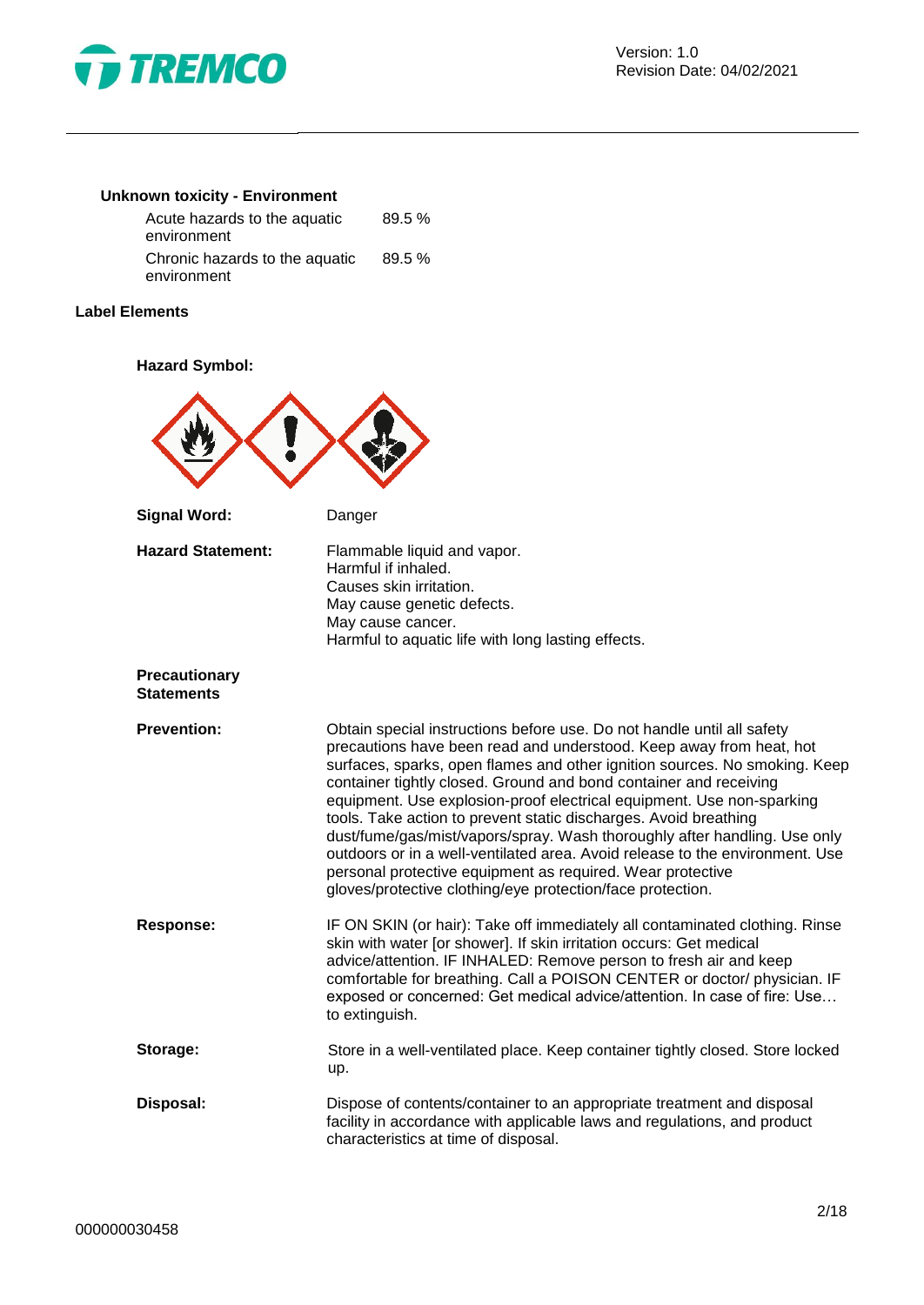

### **Hazard(s) not otherwise classified (HNOC):**

Static accumulating flammable liquid can become electrostatically charged even in bonded and grounded equipment.

### **3. Composition/information on ingredients**

### **Mixtures**

| <b>Chemical Identity</b>                    | <b>CAS number</b> | Content in percent (%)* |
|---------------------------------------------|-------------------|-------------------------|
| Asphalt                                     | 8052-42-4         | $20 - 50\%$             |
| Hydrotreated heavy naphtha                  | 64742-48-9        | $20 - 50\%$             |
| Aromatic petroleum distillates              | 64742-95-6        | $5 - 10\%$              |
| 1,2,4-Trimethylbenzene                      | 95-63-6           | $2.5 - 5\%$             |
| Benzene                                     | $71 - 43 - 2$     | $0.1 - 1\%$             |
| Crystalline Silica (Quartz)/<br>Silica Sand | 14808-60-7        | $0.1 - 1\%$             |

\* All concentrations are percent by weight unless ingredient is a gas. Gas concentrations are in percent by volume.

### **4. First-aid measures**

### **Description of necessary first-aid measures**

| Inhalation:                                                            | Move to fresh air.                                                                                                                                                                                                                      |  |
|------------------------------------------------------------------------|-----------------------------------------------------------------------------------------------------------------------------------------------------------------------------------------------------------------------------------------|--|
| <b>Skin Contact:</b>                                                   | Take off immediately all contaminated clothing. Immediately flush with<br>plenty of water for at least 15 minutes while removing contaminated<br>clothing and shoes. Wash contaminated clothing before reuse. Get<br>medical attention. |  |
| Eye contact:                                                           | Immediately flush with plenty of water for at least 15 minutes. If easy<br>to do, remove contact lenses. Get medical attention.                                                                                                         |  |
| Ingestion:                                                             | Call a POISON CENTER/doctor if you feel unwell. Rinse mouth.                                                                                                                                                                            |  |
| <b>Personal Protection for First-</b><br>aid Responders:               | Firefighters must use standard protective equipment including flame<br>retardant coat, helmet with face shield, gloves, rubber boots, and in<br>enclosed spaces, SCBA.                                                                  |  |
| Most important symptoms/effects, acute and delayed                     |                                                                                                                                                                                                                                         |  |
| <b>Symptoms:</b>                                                       | Respiratory tract irritation.<br>Prolonged or repeated contact with skin<br>may cause redness, itching, irritation and eczema/chapping.                                                                                                 |  |
| Hazards:                                                               | No data available.                                                                                                                                                                                                                      |  |
| Indication of immediate medical attention and special treatment needed |                                                                                                                                                                                                                                         |  |
| <b>Treatment:</b>                                                      | Symptoms may be delayed.                                                                                                                                                                                                                |  |
| 5. Fire-fighting measures                                              |                                                                                                                                                                                                                                         |  |
| <b>General Fire Hazards:</b>                                           | Use water spray to keep fire-exposed containers cool. Water may be<br>ineffective in fighting the fire. Fight fire from a protected location. Move<br>containers from fire area if you can do so without risk.                          |  |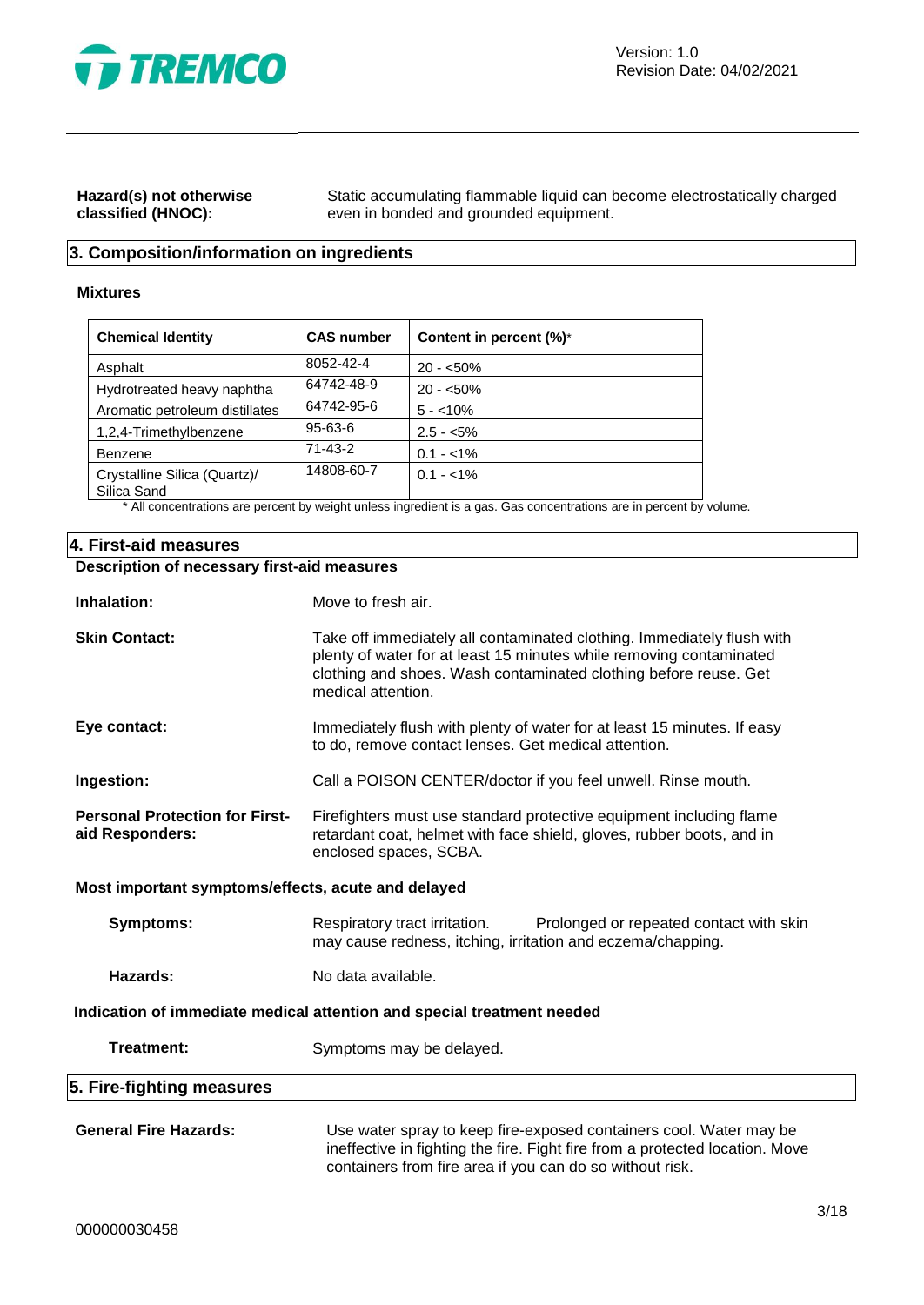

### **Suitable (and unsuitable) extinguishing media**

| Suitable extinguishing<br>media:                              | Use fire-extinguishing media appropriate for surrounding materials.                                                                                                                                        |
|---------------------------------------------------------------|------------------------------------------------------------------------------------------------------------------------------------------------------------------------------------------------------------|
| Unsuitable extinguishing<br>media:                            | Avoid water in straight hose stream; will scatter and spread fire.                                                                                                                                         |
| Specific hazards arising from<br>the chemical:                | Vapors may travel considerable distance to a source of ignition and flash<br>back. Vapors may cause a flash fire or ignite explosively. Prevent buildup of<br>vapors or gases to explosive concentrations. |
| Special protective equipment and precautions for firefighters |                                                                                                                                                                                                            |
| Special fire fighting<br>procedures:                          | No data available.                                                                                                                                                                                         |
| Special protective equipment<br>for fire-fighters:            | Firefighters must use standard protective equipment including flame<br>retardant coat, helmet with face shield, gloves, rubber boots, and in<br>enclosed spaces, SCBA.                                     |

### **6. Accidental release measures**

| Personal precautions,<br>protective equipment and<br>emergency procedures: | Ventilate closed spaces before entering them. ELIMINATE all ignition<br>sources (no smoking, flares, sparks or flames in immediate area). Keep<br>upwind. See Section 8 of the SDS for Personal Protective Equipment. Do<br>not touch damaged containers or spilled material unless wearing<br>appropriate protective clothing. Keep unauthorized personnel away. |
|----------------------------------------------------------------------------|-------------------------------------------------------------------------------------------------------------------------------------------------------------------------------------------------------------------------------------------------------------------------------------------------------------------------------------------------------------------|
| Accidental release measures:                                               | In the event of a spill or accidental release, notify relevant authorities in<br>accordance with all applicable regulations.                                                                                                                                                                                                                                      |
| <b>Methods and material for</b><br>containment and cleaning<br>up:         | Dam and absorb spillages with sand, earth or other non-combustible<br>material. Collect spillage in containers, seal securely and deliver for<br>disposal according to local regulations.                                                                                                                                                                         |
| <b>Environmental Precautions:</b>                                          | Do not contaminate water sources or sewer. Prevent further leakage or<br>spillage if safe to do so. Avoid release to the environment.                                                                                                                                                                                                                             |
| 7. Handling and storage                                                    |                                                                                                                                                                                                                                                                                                                                                                   |
| <b>Handling</b>                                                            |                                                                                                                                                                                                                                                                                                                                                                   |

| Technical measures (e.g. Local | Observe good industrial hygiene practices. Observe occupational exposure  |
|--------------------------------|---------------------------------------------------------------------------|
| and general ventilation):      | limits and minimize the risk of inhalation of vapors and mist. Mechanical |
|                                | ventilation or local exhaust ventilation may be required.                 |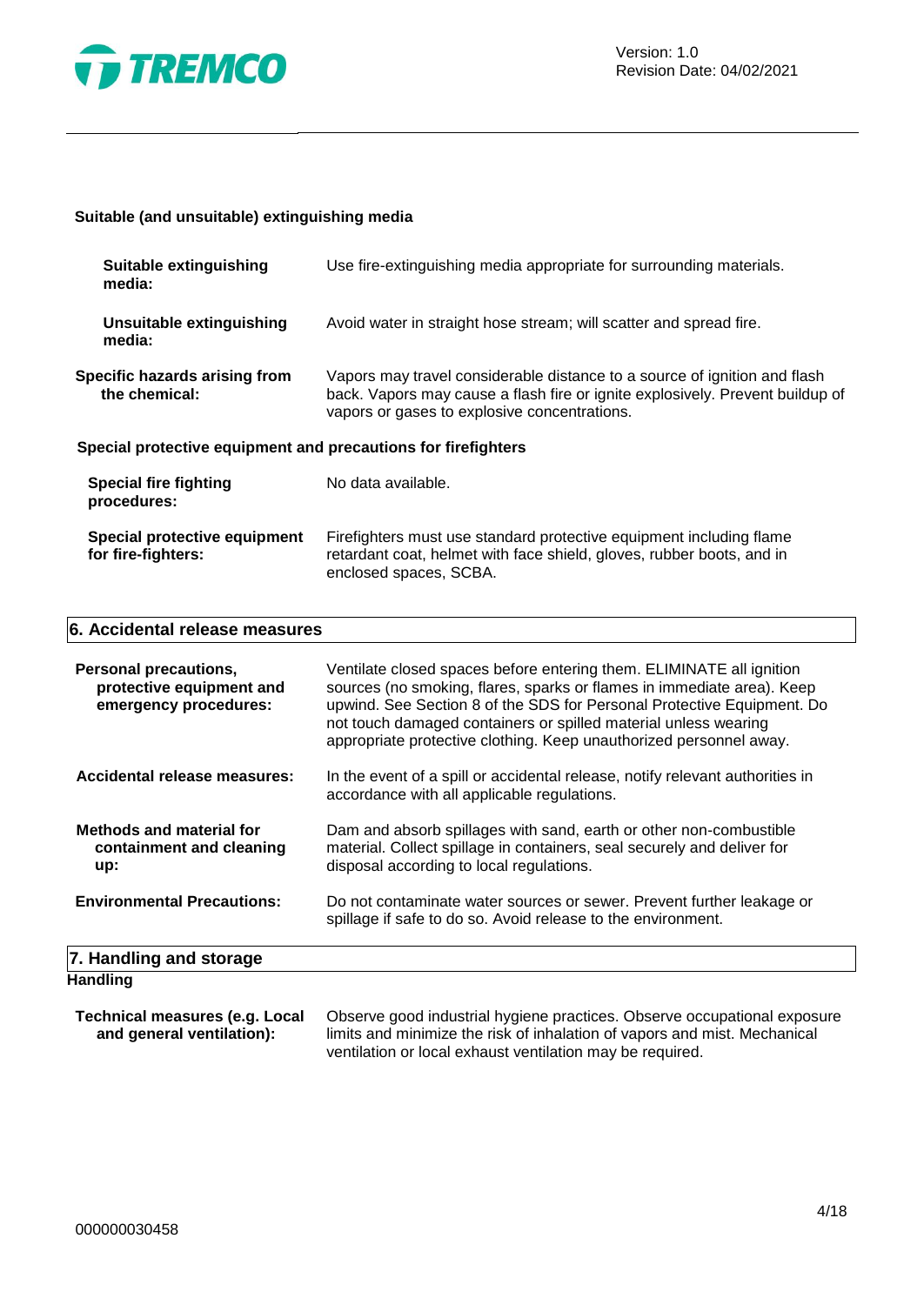

| Safe handling advice:              | Do not handle until all safety precautions have been read and understood.<br>Obtain special instructions before use. Use personal protective equipment<br>as required. Keep away from heat, hot surfaces, sparks, open flames and<br>other ignition sources. No smoking. Ground and bond container and<br>receiving equipment. Take precautionary measures against static<br>discharges. Avoid contact with skin. Wash hands thoroughly after<br>handling. Provide adequate ventilation. Wear appropriate personal<br>protective equipment. Observe good industrial hygiene practices. |
|------------------------------------|----------------------------------------------------------------------------------------------------------------------------------------------------------------------------------------------------------------------------------------------------------------------------------------------------------------------------------------------------------------------------------------------------------------------------------------------------------------------------------------------------------------------------------------------------------------------------------------|
| <b>Contact avoidance measures:</b> | No data available.                                                                                                                                                                                                                                                                                                                                                                                                                                                                                                                                                                     |
| <b>Hygiene measures:</b>           | Observe good industrial hygiene practices. Wash hands before breaks and<br>immediately after handling the product. When using do not smoke. Wash<br>contaminated clothing before reuse. Avoid contact with skin.                                                                                                                                                                                                                                                                                                                                                                       |
| <b>Storage</b>                     |                                                                                                                                                                                                                                                                                                                                                                                                                                                                                                                                                                                        |
| Safe storage conditions:           | Store locked up. Store in a well-ventilated place. Store in a cool place.                                                                                                                                                                                                                                                                                                                                                                                                                                                                                                              |
| Safe packaging materials:          | No data available.                                                                                                                                                                                                                                                                                                                                                                                                                                                                                                                                                                     |

### **8. Exposure controls/personal protection**

### **Control Parameters**

### **Occupational Exposure Limits**

| <b>Chemical Identity</b>                           | <b>Type</b>    | <b>Exposure Limit Values</b> |                       | <b>Source</b>                                                                                                |
|----------------------------------------------------|----------------|------------------------------|-----------------------|--------------------------------------------------------------------------------------------------------------|
| Asphalt - Inhalable fume. - as<br>benzene solubles | <b>TWA</b>     |                              | $0.5$ mg/m3           | US. ACGIH Threshold Limit Values, as<br>amended (03 2018)                                                    |
| 1,2,4-Trimethylbenzene                             | <b>REL</b>     | 25 ppm                       | $125 \text{ mg/m}$ 3  | US. NIOSH: Pocket Guide to Chemical<br>Hazards, as amended (2010)                                            |
|                                                    | <b>TWA</b>     | 25 ppm                       | $125 \text{ mg/m}$ 3  | US. OSHA Table Z-1-A (29 CFR 1910.1000),<br>as amended (1989)                                                |
|                                                    | <b>TWA</b>     | 25 ppm                       | 125 mg/m3             | US. Tennessee. OELs. Occupational Exposure<br>Limits, Table Z1A, as amended (06 2008)                        |
|                                                    | AN ESL         |                              | 25 ppb                | US. Texas. Effects Screening Levels (Texas<br>Commission on Environmental Quality), as<br>amended (07 2011)  |
|                                                    | <b>ST ESL</b>  |                              | 140 ppb               | US. Texas. Effects Screening Levels (Texas<br>Commission on Environmental Quality), as<br>amended (02 2013)  |
|                                                    | <b>ST ESL</b>  |                              | $\frac{1}{700}$ µg/m3 | US. Texas. Effects Screening Levels (Texas<br>Commission on Environmental Quality), as<br>amended (02 2013)  |
|                                                    | AN ESL         |                              | 125 µg/m3             | US. Texas. Effects Screening Levels (Texas<br>Commission on Environmental Quality), as<br>amended (07 2011)  |
|                                                    | <b>TWA PEL</b> | 25 ppm                       | $125 \text{ mg/m}$ 3  | US. California Code of Regulations, Title 8,<br>Section 5155. Airborne Contaminants, as<br>amended (08 2010) |
|                                                    | <b>TWA</b>     | 25 ppm                       |                       | US. ACGIH Threshold Limit Values, as<br>amended (2008)                                                       |
| Benzene                                            | <b>TWA</b>     | $\overline{0.5}$ ppm         |                       | US. ACGIH Threshold Limit Values, as<br>amended (2011)                                                       |
|                                                    | <b>STEL</b>    | $2.5$ ppm                    |                       | US. ACGIH Threshold Limit Values, as<br>amended (2011)                                                       |
|                                                    | <b>TWA</b>     | 1 ppm                        |                       | US. OSHA Specifically Regulated Substances<br>(29 CFR 1910.1001-1053), as amended (02<br>2006)               |
|                                                    | <b>STEL</b>    | 5 ppm                        |                       | US. OSHA Specifically Regulated Substances<br>(29 CFR 1910.1001-1053), as amended (02<br>2006)               |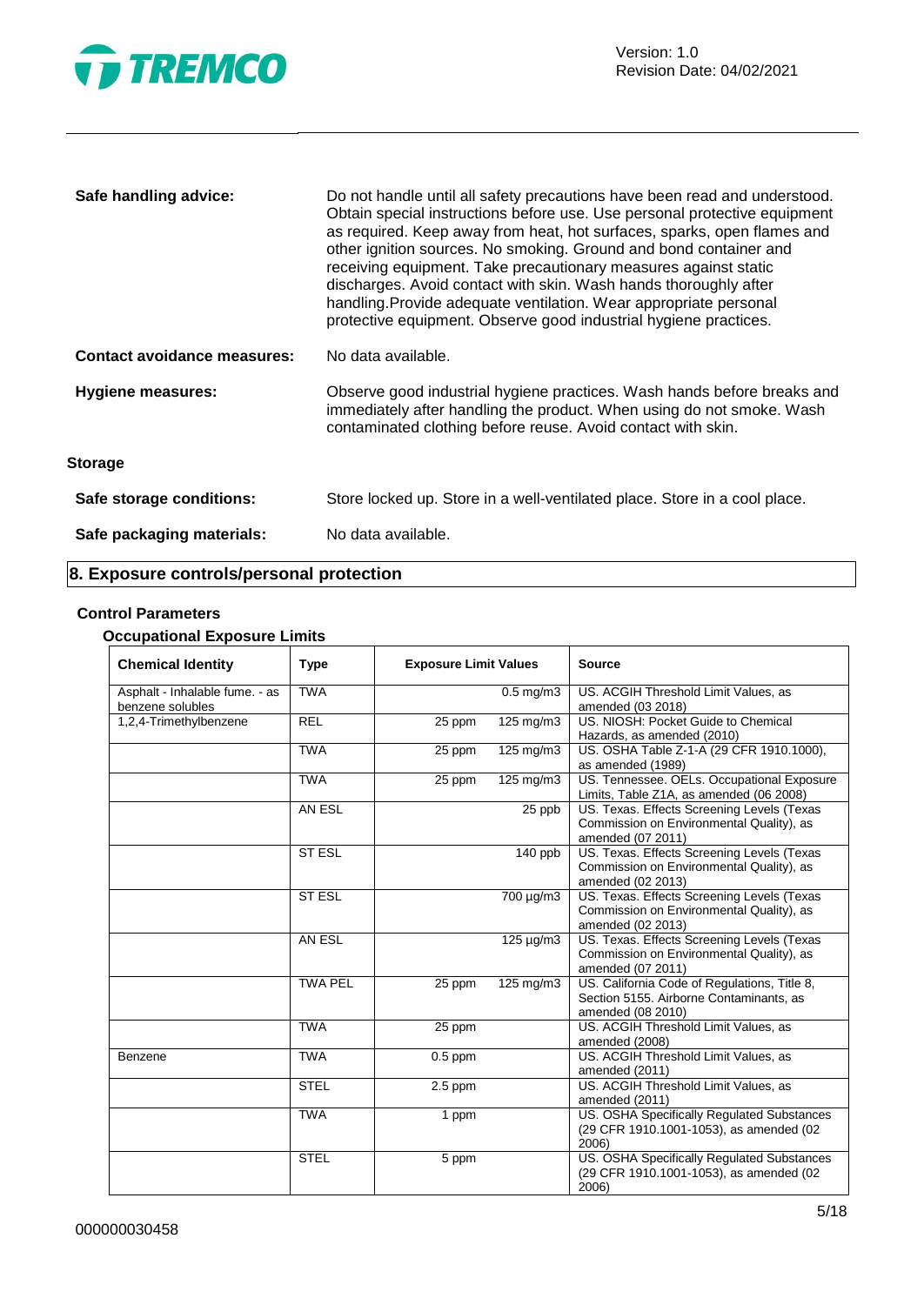



|                                                                       | OSHA AC             | $0.5$ ppm                                                | US. OSHA Specifically Regulated Substances<br>(29 CFR 1910.1001-1053), as amended (02<br>2006) |
|-----------------------------------------------------------------------|---------------------|----------------------------------------------------------|------------------------------------------------------------------------------------------------|
|                                                                       | <b>TWA</b>          | 10 ppm                                                   | US. OSHA Table Z-2 (29 CFR 1910.1000), as<br>amended (02 2006)                                 |
|                                                                       | Ceiling             | 25 ppm                                                   | US. OSHA Table Z-2 (29 CFR 1910.1000), as<br>amended (02 2006)                                 |
|                                                                       | MAX.<br><b>CONC</b> | 50 ppm                                                   | US. OSHA Table Z-2 (29 CFR 1910.1000), as<br>amended (02 2006)                                 |
| Crystalline Silica (Quartz)/<br>Silica Sand - Respirable<br>fraction. | <b>TWA</b>          | $0.025$ mg/m3                                            | US. ACGIH Threshold Limit Values, as<br>amended (2011)                                         |
| Crystalline Silica (Quartz)/<br>Silica Sand - Respirable dust.        | <b>TWA</b>          | $0.05$ mg/m $3$                                          | US. OSHA Specifically Regulated Substances<br>(29 CFR 1910.1001-1053), as amended (03<br>2016) |
|                                                                       | OSHA AC<br>т        | $0.025$ mg/m $3$                                         | US. OSHA Specifically Regulated Substances<br>(29 CFR 1910.1001-1053), as amended (03<br>2016) |
| Crystalline Silica (Quartz)/<br>Silica Sand - Respirable dust.        | PEL                 | $0.05$ mg/m $3$                                          | US. OSHA Table Z-1 Limits for Air<br>Contaminants (29 CFR 1910.1000), as<br>amended (03 2016)  |
| Crystalline Silica (Quartz)/<br>Silica Sand - Respirable.             | <b>TWA</b>          | 2.4 millions<br>of particles<br>per cubic foot<br>of air | US. OSHA Table Z-3 (29 CFR 1910.1000), as<br>amended (2000)                                    |
|                                                                       | <b>TWA</b>          | $0.1$ mg/m $3$                                           | US. OSHA Table Z-3 (29 CFR 1910.1000), as<br>amended (2000)                                    |

| <b>Chemical name</b>                                   | <b>Type</b> | <b>Exposure Limit Values</b> |                | <b>Source</b>                                                                                                                                                                 |
|--------------------------------------------------------|-------------|------------------------------|----------------|-------------------------------------------------------------------------------------------------------------------------------------------------------------------------------|
| Asphalt - Aerosol, inhalable. -<br>as benzene solubles | <b>TWA</b>  |                              | $0.5$ mg/m $3$ | Canada. British Columbia OELs. (Occupational<br>Exposure Limits for Chemical Substances,<br>Occupational Health and Safety Regulation<br>296/97, as amended) (07 2007)        |
| Asphalt - Inhalable fraction. -<br>as benzene solubles | <b>TWA</b>  |                              | $0.5$ mg/m $3$ | Canada. Ontario OELs. (Control of Exposure to<br>Biological or Chemical Agents), as amended<br>(11 2010)                                                                      |
| Asphalt - Fume.                                        | <b>TWA</b>  |                              | 5 mg/m3        | Canada. Quebec OELs. (Ministry of Labor -<br>Regulation respecting occupational health and<br>safety), as amended (09 2017)                                                   |
| Hydrotreated heavy naphtha                             | <b>TWA</b>  |                              | 525 mg/m3      | Canada. Ontario OELs. (Control of Exposure to<br>Biological or Chemical Agents), as amended<br>(112010)                                                                       |
| 1,2,4-Trimethylbenzene                                 | <b>TWA</b>  | 25 ppm                       | $123$ mg/m $3$ | Canada. Alberta OELs (Occupational Health &<br>Safety Code, Schedule 1, Table 2), as<br>amended (07 2009)                                                                     |
| 1,2,4-Trimethylbenzene                                 | <b>TWA</b>  | 25 ppm                       |                | Canada. British Columbia OELs. (Occupational<br><b>Exposure Limits for Chemical Substances,</b><br>Occupational Health and Safety Regulation<br>296/97, as amended) (07 2007) |
| 1,2,4-Trimethylbenzene                                 | <b>TWA</b>  | 25 ppm                       |                | Canada. Ontario OELs. (Control of Exposure to<br>Biological or Chemical Agents), as amended<br>(11 2010)                                                                      |
| 1,2,4-Trimethylbenzene                                 | <b>TWA</b>  | 25 ppm                       | 123 mg/m3      | Canada. Quebec OELs. (Ministry of Labor -<br>Regulation respecting occupational health and<br>safety), as amended (09 2017)                                                   |
| Benzene                                                | <b>STEL</b> | $2.5$ ppm                    |                | Canada. British Columbia OELs. (Occupational<br>Exposure Limits for Chemical Substances,<br>Occupational Health and Safety Regulation<br>296/97, as amended) (07 2007)        |
|                                                        | <b>TWA</b>  | $0.5$ ppm                    |                | Canada. British Columbia OELs. (Occupational<br>Exposure Limits for Chemical Substances,<br>Occupational Health and Safety Regulation<br>296/97, as amended) (07 2007)        |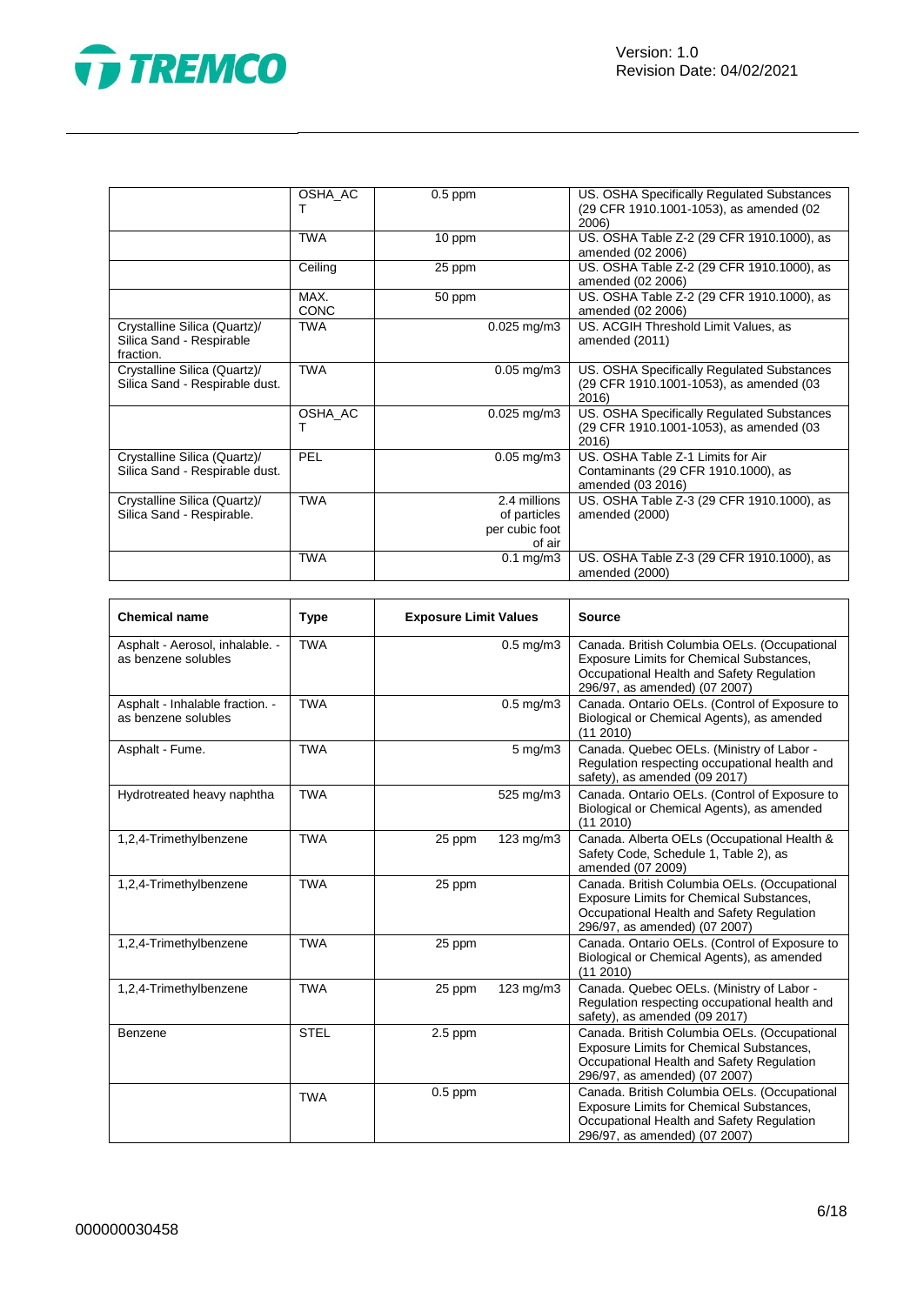

| Benzene                                                               | <b>TWA</b>  | $0.5$ ppm |                      | Canada. Ontario OELs. (Control of Exposure to<br>Biological or Chemical Agents), as amended<br>(06 2015)                                                                      |
|-----------------------------------------------------------------------|-------------|-----------|----------------------|-------------------------------------------------------------------------------------------------------------------------------------------------------------------------------|
|                                                                       | <b>STEL</b> | $2.5$ ppm |                      | Canada. Ontario OELs. (Control of Exposure to<br>Biological or Chemical Agents), as amended<br>(06 2015)                                                                      |
| <b>Benzene</b>                                                        | <b>TWA</b>  | 1 ppm     | $3$ mg/m $3$         | Canada. Quebec OELs. (Ministry of Labor -<br>Regulation respecting occupational health and<br>safety), as amended (09 2017)                                                   |
|                                                                       | <b>STEL</b> | 5 ppm     | 15.5 mg/m3           | Canada. Quebec OELs. (Ministry of Labor -<br>Regulation respecting occupational health and<br>safety), as amended (09 2017)                                                   |
| Crystalline Silica (Quartz)/<br>Silica Sand - Respirable<br>fraction. | <b>TWA</b>  |           | $0.025$ mg/m $3$     | Canada. British Columbia OELs. (Occupational<br><b>Exposure Limits for Chemical Substances,</b><br>Occupational Health and Safety Regulation<br>296/97, as amended) (07 2007) |
| Crystalline Silica (Quartz)/<br>Silica Sand - Respirable<br>fraction. | <b>TWA</b>  |           | $0.10$ mg/m $3$      | Canada. Ontario OELs. (Control of Exposure to<br>Biological or Chemical Agents), as amended<br>(06 2015)                                                                      |
| Crystalline Silica (Quartz)/<br>Silica Sand - Respirable dust.        | <b>TWA</b>  |           | $0.1 \text{ mg/m}$ 3 | Canada. Quebec OELs. (Ministry of Labor -<br>Regulation respecting occupational health and<br>safety), as amended (09 2017)                                                   |

### **Biological Limit Values**

| <b>Chemical Identity</b>                                                | <b>Exposure Limit Values</b>   | <b>Source</b>       |
|-------------------------------------------------------------------------|--------------------------------|---------------------|
| Benzene (t,t-Muconic acid:<br>Sampling time: End of shift.)             | 500 µg/g (Creatinine in urine) | ACGIH BEI (03 2013) |
| Benzene (S-<br>Phenylmercapturic acid:<br>Sampling time: End of shift.) | 25 µg/g (Creatinine in urine)  | ACGIH BEI (03 2013) |

#### **Appropriate Engineering Controls**

Observe good industrial hygiene practices. Observe occupational exposure limits and minimize the risk of inhalation of vapors and mist. Mechanical ventilation or local exhaust ventilation may be required.

### **Individual protection measures, such as personal protective equipment**

| <b>General information:</b>                       | Use explosion-proof ventilation equipment. Good general ventilation<br>(typically 10 air changes per hour) should be used. Ventilation rates should<br>be matched to conditions. If applicable, use process enclosures, local<br>exhaust ventilation, or other engineering controls to maintain airborne levels<br>below recommended exposure limits. If exposure limits have not been<br>established, maintain airborne levels to an acceptable level. Provide easy<br>access to water supply and eye wash facilities. |
|---------------------------------------------------|-------------------------------------------------------------------------------------------------------------------------------------------------------------------------------------------------------------------------------------------------------------------------------------------------------------------------------------------------------------------------------------------------------------------------------------------------------------------------------------------------------------------------|
| <b>Eye/face protection:</b>                       | Wear safety glasses with side shields (or goggles).                                                                                                                                                                                                                                                                                                                                                                                                                                                                     |
| <b>Skin Protection</b><br><b>Hand Protection:</b> | Use suitable protective gloves if risk of skin contact.                                                                                                                                                                                                                                                                                                                                                                                                                                                                 |
| Other:                                            | Wear suitable protective clothing. Wear chemical-resistant gloves,<br>footwear, and protective clothing appropriate for the risk of exposure.<br>Contact health and safety professional or manufacturer for specific<br>information.                                                                                                                                                                                                                                                                                    |
| <b>Respiratory Protection:</b>                    | In case of inadequate ventilation use suitable respirator. Seek advice from<br>local supervisor.                                                                                                                                                                                                                                                                                                                                                                                                                        |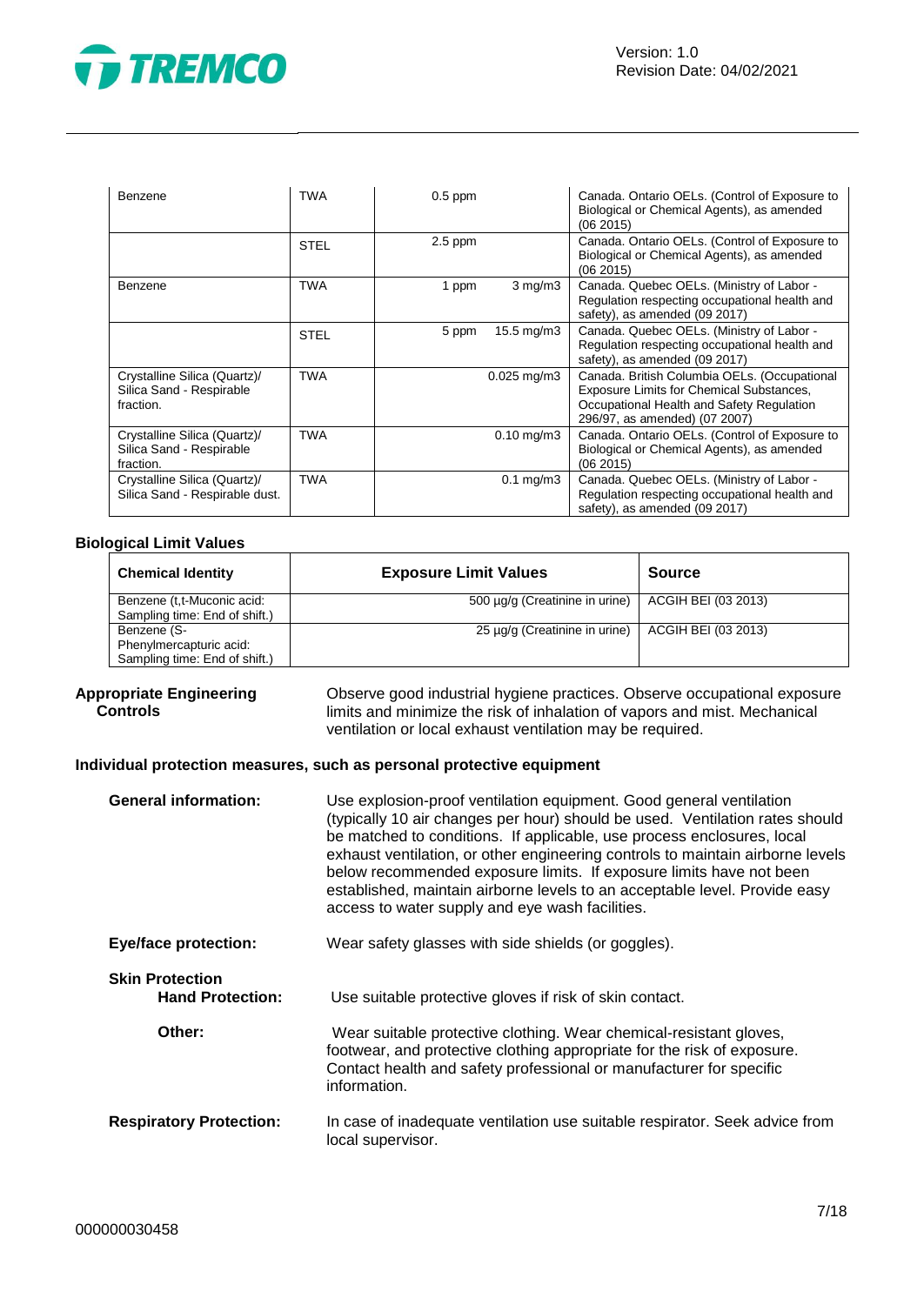

**Hygiene measures:** Observe good industrial hygiene practices. Wash hands before breaks and immediately after handling the product. When using do not smoke. Wash contaminated clothing before reuse. Avoid contact with skin.

### **9. Physical and chemical properties**

#### **Appearance**

| <b>Physical state:</b>                                | liquid                                                                                         |
|-------------------------------------------------------|------------------------------------------------------------------------------------------------|
| Form:                                                 | liquid                                                                                         |
| Color:                                                | <b>Black</b>                                                                                   |
| Odor:                                                 | Hydrocarbon                                                                                    |
| Odor threshold:                                       | No data available.                                                                             |
| pH:                                                   | No data available.                                                                             |
| <b>Melting point/freezing point:</b>                  | No data available.                                                                             |
| Initial boiling point and boiling range:              | 100 °C 212 °F                                                                                  |
| <b>Flash Point:</b>                                   | 37.8 °C 100.0 °F                                                                               |
| <b>Evaporation rate:</b>                              | Slower than Ether                                                                              |
| Flammability (solid, gas):                            | No                                                                                             |
| Upper/lower limit on flammability or explosive limits |                                                                                                |
| Flammability limit - upper (%):                       | No data available.                                                                             |
| Flammability limit - lower (%):                       | No data available.                                                                             |
| <b>Explosive limit - upper:</b>                       | No data available.                                                                             |
| <b>Explosive limit - lower:</b>                       | No data available.                                                                             |
| Vapor pressure:                                       | No data available.                                                                             |
| Vapor density:                                        | Vapors are heavier than air and may travel along the floor and<br>in the bottom of containers. |
| <b>Relative density:</b>                              | 1.14                                                                                           |
| Solubility(ies)                                       |                                                                                                |
| <b>Solubility in water:</b>                           | <b>Practically Insoluble</b>                                                                   |
| Solubility (other):                                   | No data available.                                                                             |
| Partition coefficient (n-octanol/water):              | No data available.                                                                             |
| Auto-ignition temperature:                            | No data available.                                                                             |
| <b>Decomposition temperature:</b>                     | No data available.                                                                             |
| <b>Viscosity:</b>                                     | No data available.                                                                             |
|                                                       |                                                                                                |

### **10. Stability and reactivity**

| <b>Reactivity:</b>                            | No data available.                                                                                              |      |
|-----------------------------------------------|-----------------------------------------------------------------------------------------------------------------|------|
| <b>Chemical Stability:</b>                    | Material is stable under normal conditions.                                                                     |      |
| <b>Possibility of hazardous</b><br>reactions: | No data available.                                                                                              |      |
| <b>Conditions to avoid:</b>                   | Heat, sparks, flames.                                                                                           |      |
| <b>Incompatible Materials:</b>                | Strong acids. Avoid contact with oxidizing agents (e.g. nitric acid, peroxides<br>and chromates). Strong bases. |      |
|                                               |                                                                                                                 | 8/18 |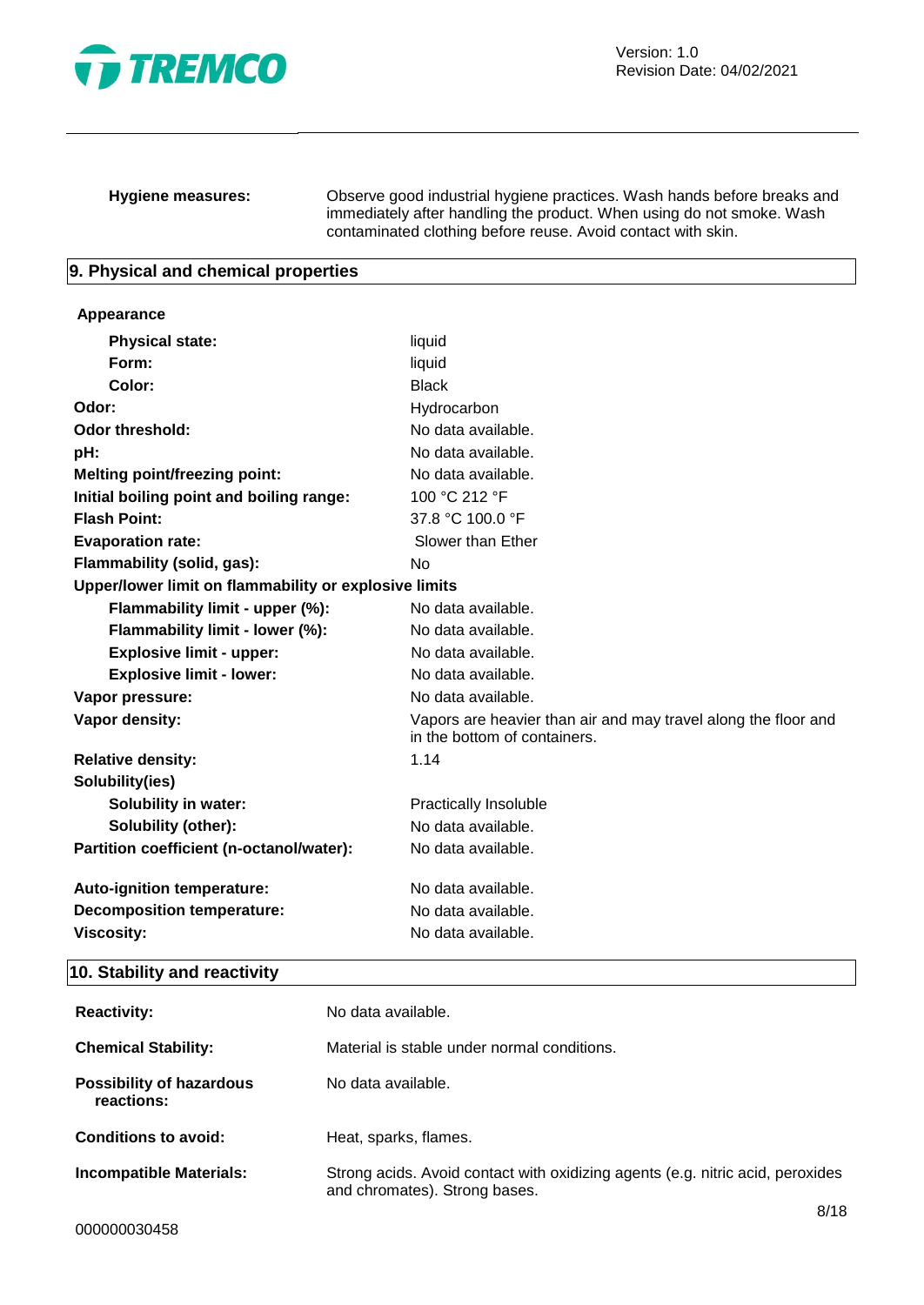

| <b>Hazardous Decomposition</b><br><b>Products:</b>      | Thermal decomposition or combustion may liberate carbon oxides and<br>other toxic gases or vapors. |
|---------------------------------------------------------|----------------------------------------------------------------------------------------------------|
| 11. Toxicological information                           |                                                                                                    |
| Information on likely routes of exposure<br>Inhalation: | In high concentrations, vapors, fumes or mists may irritate nose, throat and<br>mucus membranes.   |
| <b>Skin Contact:</b>                                    | May be harmful in contact with skin. Causes skin irritation.                                       |
| Eye contact:                                            | Eye contact is possible and should be avoided.                                                     |
| Ingestion:                                              | May be ingested by accident. Ingestion may cause irritation and malaise.                           |
|                                                         | Symptoms related to the physical, chemical and toxicological characteristics                       |
| Inhalation:                                             | No data available.                                                                                 |
| <b>Skin Contact:</b>                                    | No data available.                                                                                 |
| Eye contact:                                            | No data available.                                                                                 |
| Ingestion:                                              | No data available.                                                                                 |
| Information on toxicological effects                    |                                                                                                    |
| Acute toxicity (list all possible routes of exposure)   |                                                                                                    |
| Oral<br><b>Product:</b>                                 | ATEmix: 84,571.52 mg/kg                                                                            |
| <b>Dermal</b><br><b>Product:</b>                        | ATEmix: 2,033.53 mg/kg                                                                             |
| <b>Inhalation</b><br><b>Product:</b>                    | ATEmix: 8.73 mg/l<br>ATEmix: 1.8 mg/l                                                              |
| <b>Repeated dose toxicity</b><br>Product:               | No data available.                                                                                 |
| <b>Skin Corrosion/Irritation</b><br>Product:            | No data available.                                                                                 |
| Specified substance(s):                                 |                                                                                                    |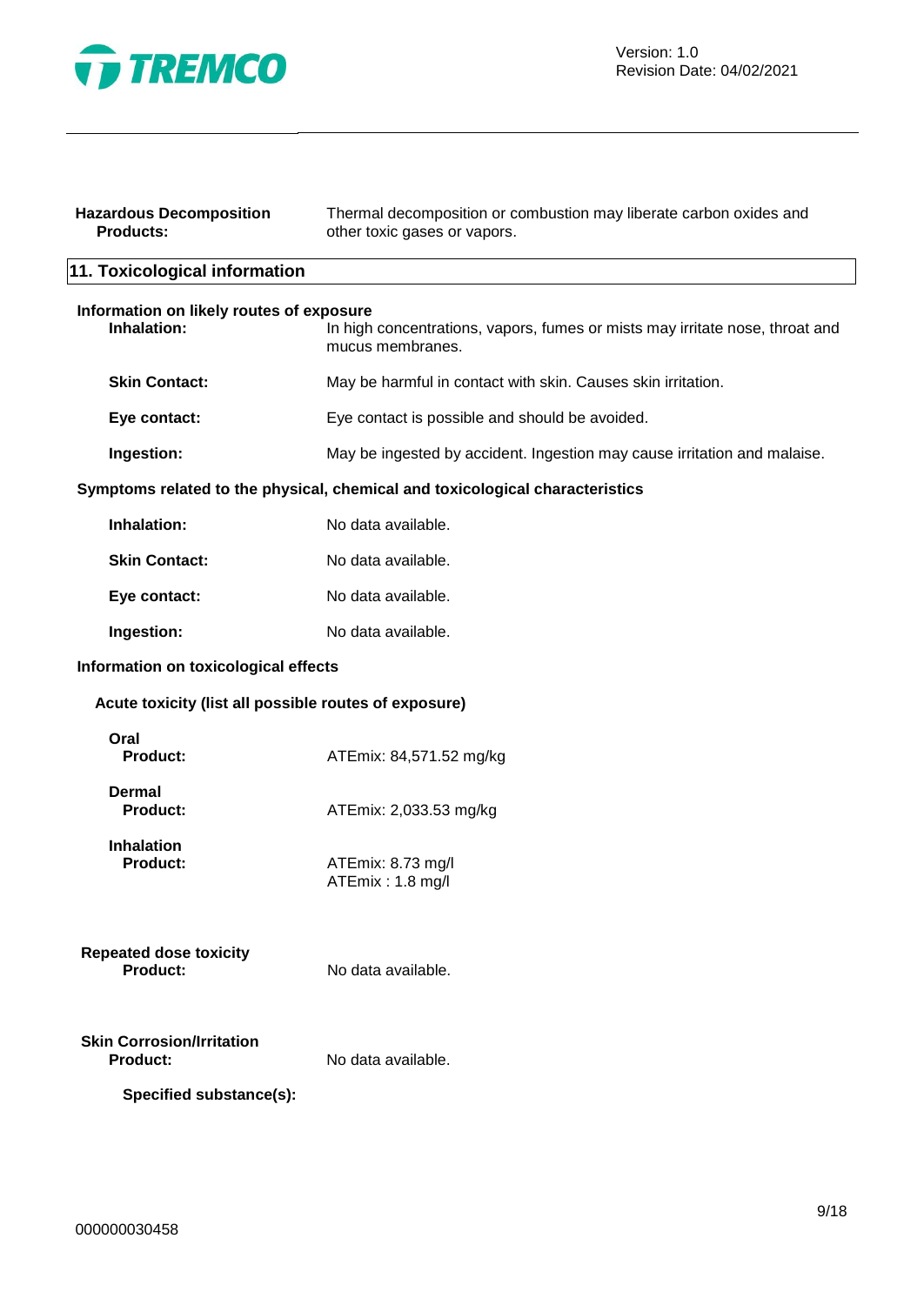

Version: 1.0 Revision Date: 04/02/2021

| Asphalt                           | in vivo (Rabbit): Not irritant, 24 - 72 h                               |
|-----------------------------------|-------------------------------------------------------------------------|
| Hydrotreated heavy<br>naphtha     | in vivo (Rabbit): Irritating, 24 h                                      |
| Aromatic petroleum<br>distillates | in vivo (Rabbit): Irritating, 24 h                                      |
| 1,2,4-Trimethylbenzene            | in vivo (Rabbit): Irritating, 24 - 72 h                                 |
| Benzene                           | in vivo (Rabbit): Irritating<br>in vivo (Rabbit): Irritating, 24 - 72 h |

### **Serious Eye Damage/Eye Irritation**

| Product:<br>Specified substance(s):                         | No data available.                  |
|-------------------------------------------------------------|-------------------------------------|
| Asphalt                                                     | Rabbit, 24 hrs: Not irritating      |
| Hydrotreated heavy<br>naphtha                               | Rabbit, 24 - 72 hrs: Not irritating |
| Aromatic petroleum<br>distillates                           | Rabbit, 24 - 72 hrs: Not irritating |
| 1,2,4-Trimethylbenzene                                      | Rabbit, 30 min: Not irritating      |
| Benzene                                                     | Rabbit: Irritating                  |
| <b>Respiratory or Skin Sensitization</b><br><b>Product:</b> | No data available.                  |

**Carcinogenicity**

**Product:** No data available.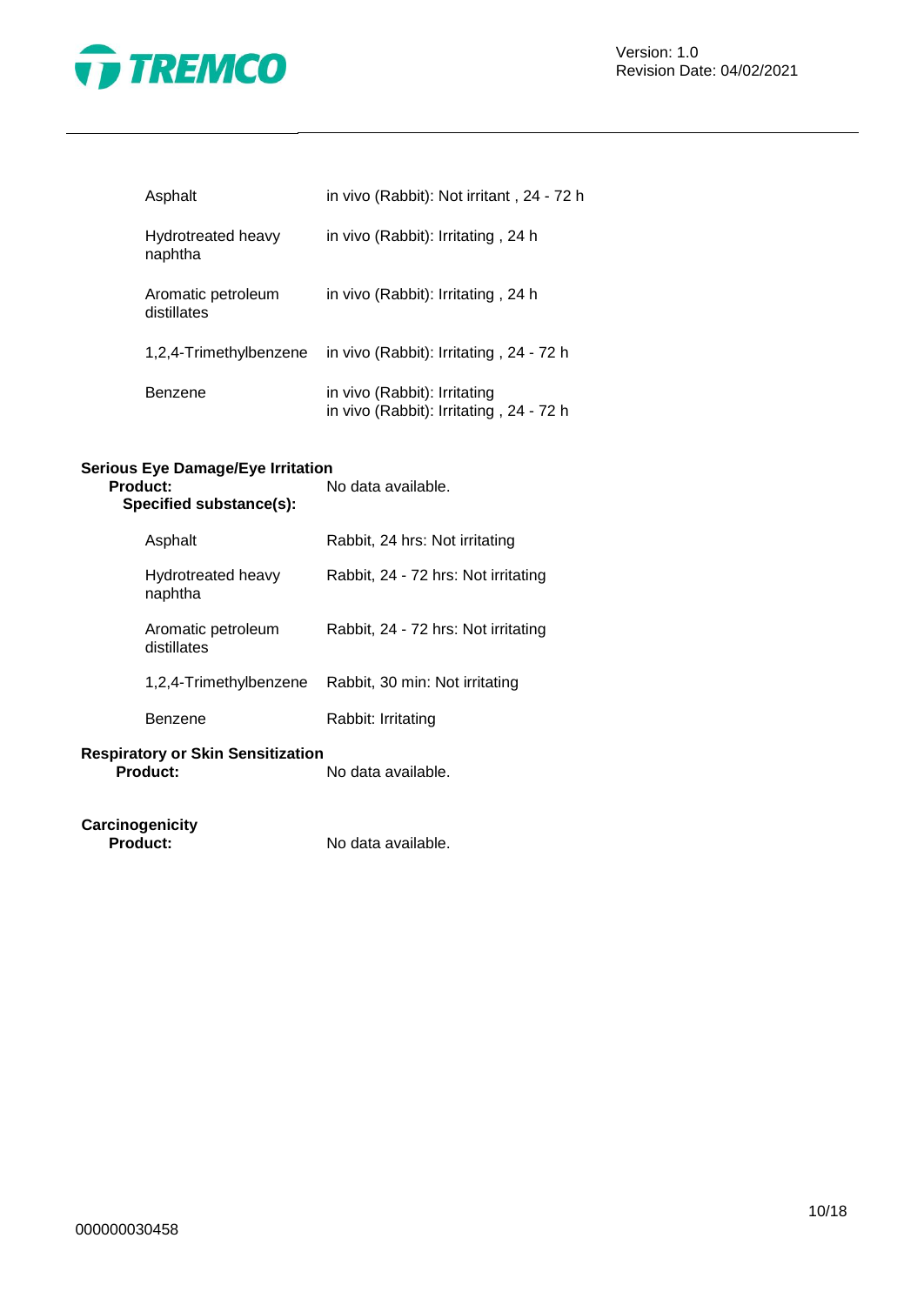

### **IARC Monographs on the Evaluation of Carcinogenic Risks to Humans:**

| Asphalt                                        | Overall evaluation: Possibly carcinogenic to humans. |
|------------------------------------------------|------------------------------------------------------|
| <b>Benzene</b>                                 | Overall evaluation: Carcinogenic to humans.          |
| Crystalline Silica<br>(Quartz)/ Silica<br>Sand | Overall evaluation: Carcinogenic to humans.          |

### **US. National Toxicology Program (NTP) Report on Carcinogens:**

| Benzene     |        | Known To Be Human Carcinogen.        |
|-------------|--------|--------------------------------------|
| Crystalline |        | Silica Known To Be Human Carcinogen. |
| (Quartz)    | Silica |                                      |
| Sand        |        |                                      |

### **US. OSHA Specifically Regulated Substances (29 CFR 1910.1001-1050), as amended:**

|                    | Cancer |
|--------------------|--------|
| Crystalline Silica |        |
| (Quartz)/ Silica   | Cancer |
| Sand               |        |

### **Germ Cell Mutagenicity**

| In vitro        |                    |
|-----------------|--------------------|
| <b>Product:</b> | No data available. |

- **In vivo Product:** No data available.
- **Reproductive toxicity Product:** No data available.
- **Specific Target Organ Toxicity - Single Exposure Product:** No data available.
- **Specific Target Organ Toxicity - Repeated Exposure Product:** No data available.
- **Aspiration Hazard**

**Product:** No data available.

**Other effects:** No data available.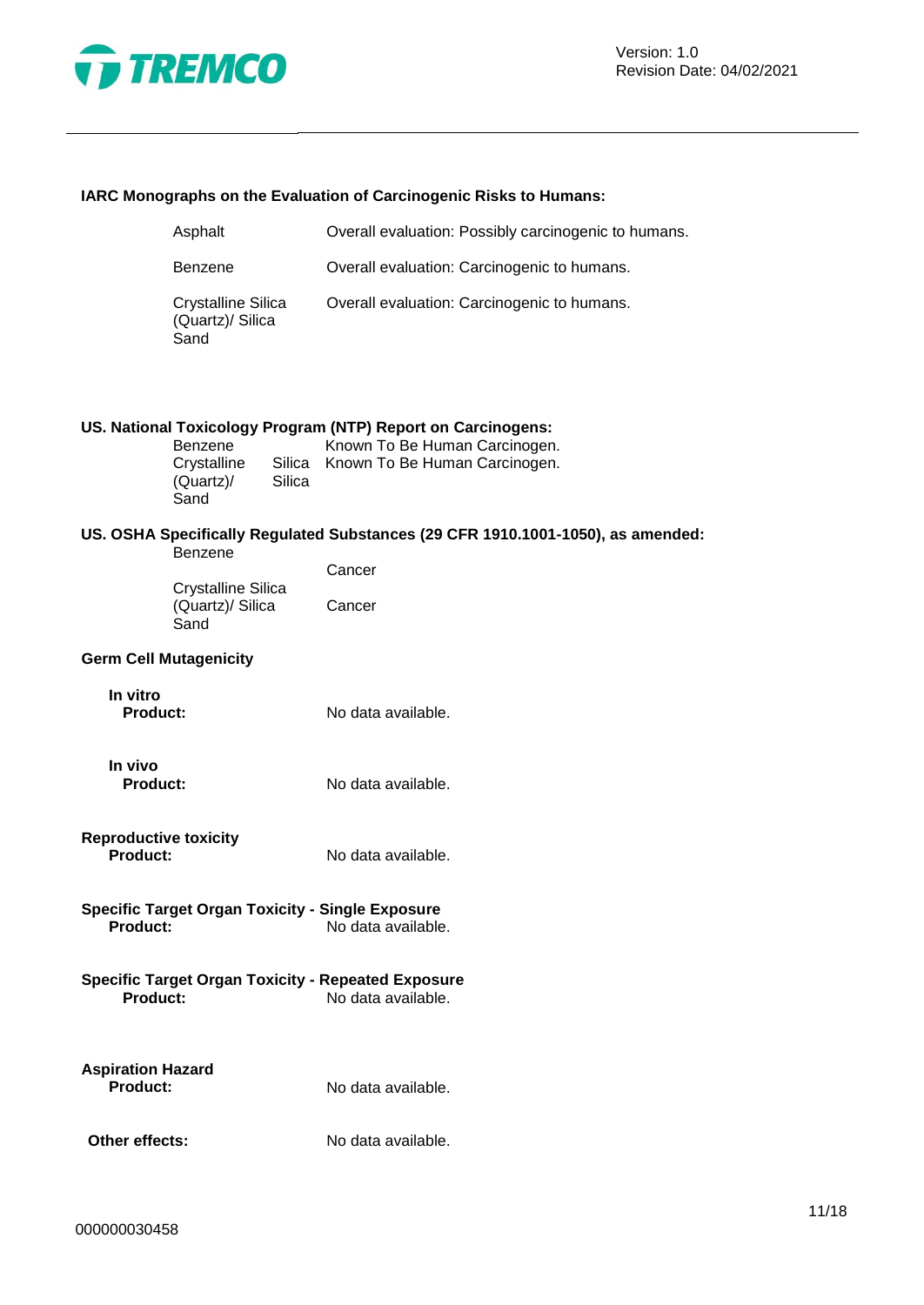

### **12. Ecological information**

### **Ecotoxicity:**

### **Acute hazards to the aquatic environment:**

| <b>Fish</b><br>Product:                                      | No data available.                                                                |
|--------------------------------------------------------------|-----------------------------------------------------------------------------------|
| Specified substance(s):<br>1,2,4-Trimethylbenzene            | LC 50 (Pimephales promelas, 96 h): 7.72 mg/l Experimental result, Key<br>study    |
| Benzene                                                      | LC 50 (Fathead minnow (Pimephales promelas), 96 h): 10.7 - 14.7 mg/l<br>Mortality |
| <b>Aquatic Invertebrates</b><br><b>Product:</b>              | No data available.                                                                |
| Specified substance(s):<br>Aromatic petroleum<br>distillates | EC 50 (Daphnia magna, 48 h): 4.5 mg/l Experimental result, Key study              |
| 1,2,4-Trimethylbenzene                                       | LC 50 (Daphnia magna, 48 h): 3.6 mg/l Experimental result, Key study              |
| Benzene                                                      | EC 50 (Water flea (Daphnia magna), 48 h): 9.23 mg/l Intoxication                  |
| Chronic hazards to the aquatic environment:                  |                                                                                   |
| Fish                                                         |                                                                                   |

| <b>Product:</b>                                              | No data available.                                                                                                                                                                                                                                                                              |
|--------------------------------------------------------------|-------------------------------------------------------------------------------------------------------------------------------------------------------------------------------------------------------------------------------------------------------------------------------------------------|
| Specified substance(s):<br>Asphalt                           | NOAEL (Oncorhynchus mykiss, 28 d): >= 1,000 mg/l Read-across from<br>supporting substance (structural analogue or surrogate), Key study<br>LL 50 (Oncorhynchus mykiss, 28 d): $> 1,000$ mg/l Read-across from<br>supporting substance (structural analogue or surrogate), Key study             |
| Hydrotreated heavy<br>naphtha                                | LL 50 (Pimephales promelas, 14 d): 5.2 mg/l Experimental result, Supporting<br>study<br>NOAEL (Pimephales promelas, 14 d): 2.6 mg/l Experimental result,<br>Supporting study<br>NOAEL (Daphnia magna, 21 d): 2.6 mg/l Other, Key study<br>EC 50 (Daphnia magna, 21 d): 10 mg/l Other, Key study |
| <b>Aquatic Invertebrates</b><br><b>Product:</b>              | No data available.                                                                                                                                                                                                                                                                              |
| Specified substance(s):<br>Aromatic petroleum<br>distillates | EC 50 (Daphnia magna): 10 mg/l Experimental result, Key study                                                                                                                                                                                                                                   |
| <b>Toxicity to Aquatic Plants</b><br><b>Product:</b>         | No data available.                                                                                                                                                                                                                                                                              |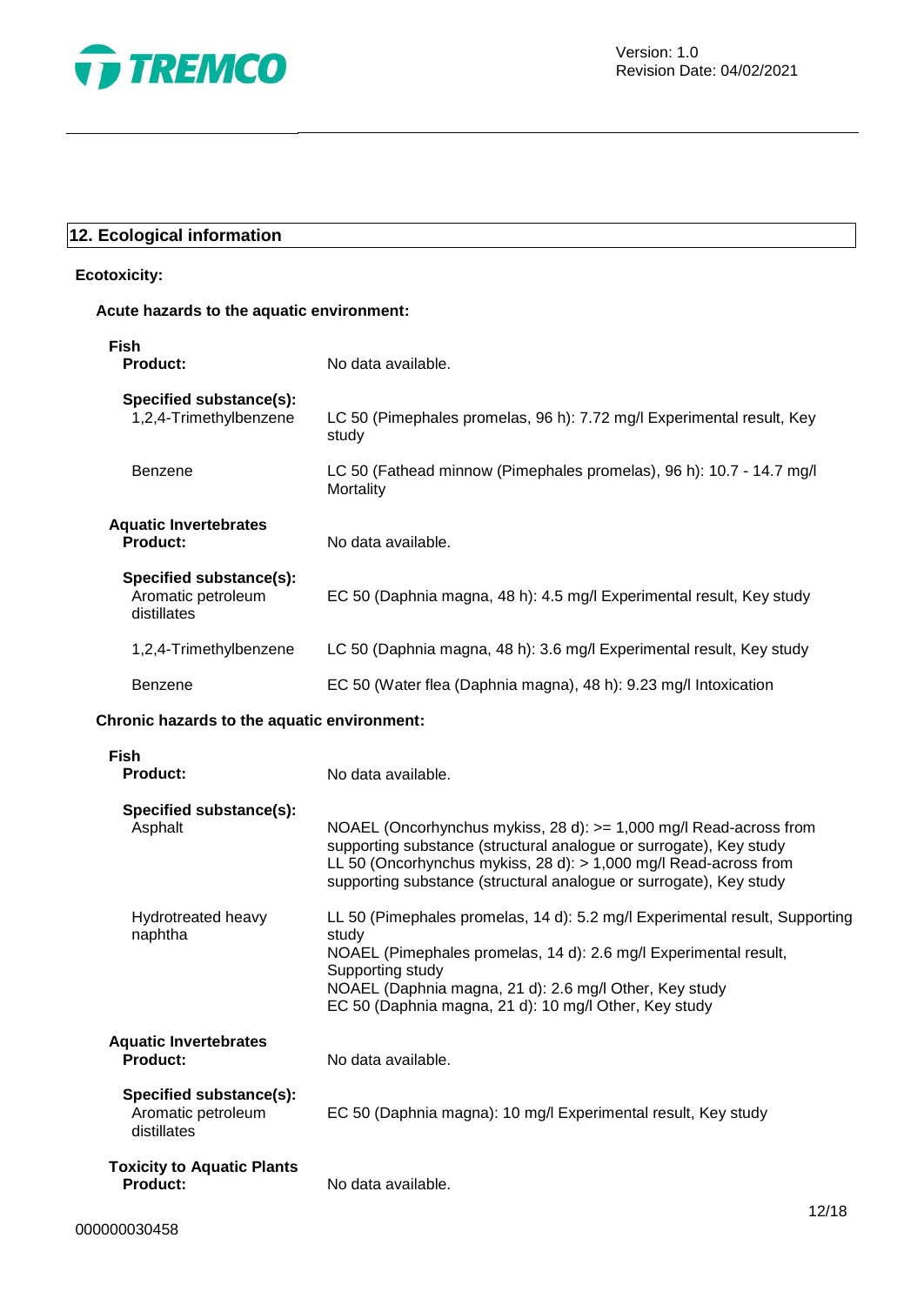

### **Persistence and Degradability**

| <b>Biodegradation</b><br><b>Product:</b>                                                    | No data available.                                                                                                                                                                                                                                                                                                                                                                                                                                                                                        |
|---------------------------------------------------------------------------------------------|-----------------------------------------------------------------------------------------------------------------------------------------------------------------------------------------------------------------------------------------------------------------------------------------------------------------------------------------------------------------------------------------------------------------------------------------------------------------------------------------------------------|
| Specified substance(s):<br>1,2,4-Trimethylbenzene                                           | 100 % (28 d) Detected in water. Read-across from supporting substance<br>(structural analogue or surrogate), Weight of Evidence study<br>96 % (13 d) Detected in water. Experimental result, Weight of Evidence<br>study<br>50 % (4.39 d) Detected in water. QSAR, Weight of Evidence study<br>87.8 % Detected in water. Read-across from supporting substance<br>(structural analogue or surrogate), Weight of Evidence study<br>34.7 % Detected in water. Experimental result, Weight of Evidence study |
| <b>BOD/COD Ratio</b><br><b>Product:</b>                                                     | No data available.                                                                                                                                                                                                                                                                                                                                                                                                                                                                                        |
| <b>Bioaccumulative potential</b><br><b>Bioconcentration Factor (BCF)</b><br><b>Product:</b> | No data available.                                                                                                                                                                                                                                                                                                                                                                                                                                                                                        |
| Specified substance(s):<br>Benzene                                                          | Green algae (Selenastrum capricornutum), Bioconcentration Factor (BCF):<br>2,217 (Static)                                                                                                                                                                                                                                                                                                                                                                                                                 |
| Partition Coefficient n-octanol / water (log Kow)<br><b>Product:</b>                        | No data available.                                                                                                                                                                                                                                                                                                                                                                                                                                                                                        |
| Specified substance(s):<br>1,2,4-Trimethylbenzene                                           | Log Kow: 3.78                                                                                                                                                                                                                                                                                                                                                                                                                                                                                             |
| Benzene                                                                                     | Log Kow: 2.13                                                                                                                                                                                                                                                                                                                                                                                                                                                                                             |
| <b>Mobility in soil:</b>                                                                    | No data available.                                                                                                                                                                                                                                                                                                                                                                                                                                                                                        |
| Other adverse effects:                                                                      | Harmful to aquatic life with long lasting effects.                                                                                                                                                                                                                                                                                                                                                                                                                                                        |
| 13. Disposal considerations                                                                 |                                                                                                                                                                                                                                                                                                                                                                                                                                                                                                           |
| <b>Disposal methods:</b>                                                                    | Dispose of waste at an appropriate treatment and disposal facility in<br>accordance with applicable laws and regulations, and product<br>characteristics at time of disposal.                                                                                                                                                                                                                                                                                                                             |
| <b>Contaminated Packaging:</b>                                                              | No data available.                                                                                                                                                                                                                                                                                                                                                                                                                                                                                        |

### **14. Transport information**

### **TDG:**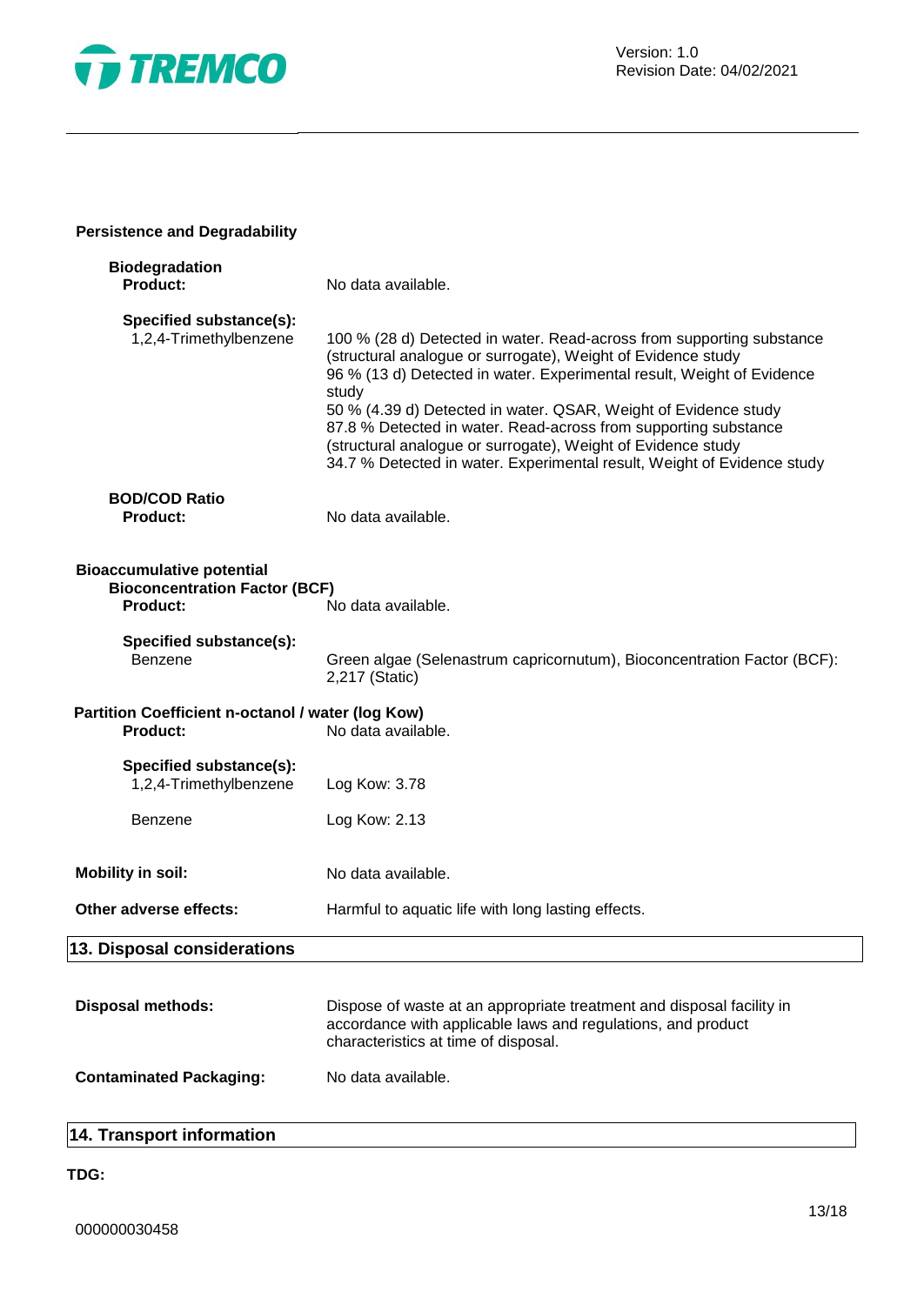

Not Regulated

### **CFR / DOT:**

Not Regulated

### **IMDG:**

UN1999, TARS, LIQUID, 3, PG III

### **15. Regulatory information**

#### **US Federal Regulations**

### **TSCA Section 12(b) Export Notification (40 CFR 707, Subpt. D)**

None present or none present in regulated quantities.

### **US. Toxic Substances Control Act (TSCA) Section 5(a)(2) Final Significant New Use Rules (SNURs) (40 CFR 721, Subpt E)**

None present or none present in regulated quantities.

#### **US. OSHA Specifically Regulated Substances (29 CFR 1910.1001-1050), as amended**

| <b>Chemical Identity</b><br>Benzene         | <b>OSHA hazard(s)</b><br>Blood<br>respiratory tract irritation<br>Central nervous system<br>Flammability<br>Cancer<br>Skin<br>Aspiration<br>Eye |
|---------------------------------------------|-------------------------------------------------------------------------------------------------------------------------------------------------|
| Crystalline Silica<br>(Quartz)/ Silica Sand | kidney effects<br>lung effects<br>immune system effects<br>Cancer                                                                               |

### **CERCLA Hazardous Substance List (40 CFR 302.4):**

| <b>Chemical Identity</b> | <b>Reportable quantity</b> |
|--------------------------|----------------------------|
| Asphalt                  | 100 lbs.                   |
| Benzene                  | 10 lbs.                    |

### **Superfund Amendments and Reauthorization Act of 1986 (SARA)**

#### **Hazard categories**

Fire Hazard Immediate (Acute) Health Hazards Delayed (Chronic) Health Hazard Flammable (gases, aerosols, liquids, or solids) Acute toxicity (any route or exposure) Skin Corrosion or Irritation Germ Cell Mutagenicity **Carcinogenicity**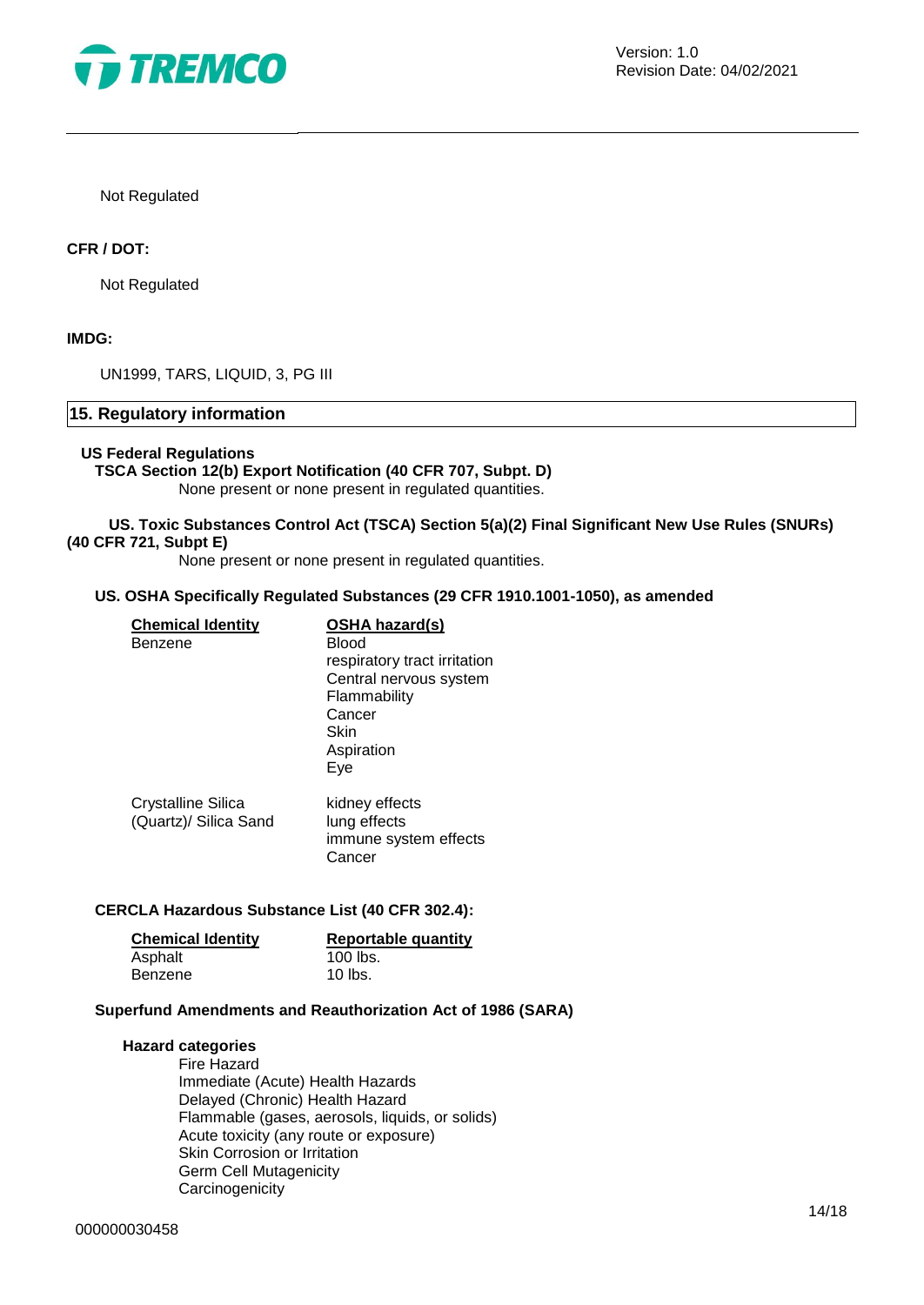

Hazards Not Otherwise Classified (HNOC)

### **SARA 302 Extremely Hazardous Substance**

None present or none present in regulated quantities.

### **SARA 304 Emergency Release Notification**

None present or none present in regulated quantities.

**SARA 311/312 Hazardous Chemical Chemical Identity Threshold Planning Quantity**

### **SARA 313 (TRI Reporting)**

**Chemical Identity** 1,2,4-Trimethylbenzene

Benzene

**Clean Air Act (CAA) Section 112(r) Accidental Release Prevention (40 CFR 68.130)** None present or none present in regulated quantities.

**Clean Water Act Section 311 Hazardous Substances (40 CFR 117.3)** None present or none present in regulated quantities.

### **US State Regulations**

### **US. California Proposition 65**

### **WARNING**

Cancer and Reproductive Harm - www.P65Warnings.ca.gov

### **US. New Jersey Worker and Community Right-to-Know Act**

**Chemical Identity** Asphalt 1,2,4-Trimethylbenzene Benzene Crystalline Silica (Quartz)/ Silica Sand

### **US. Massachusetts RTK - Substance List**

#### **Chemical Identity**

Asphalt 1,2,4-Trimethylbenzene Benzene Crystalline Silica (Quartz)/ Silica Sand

### **US. Pennsylvania RTK - Hazardous Substances**

**Chemical Identity** Asphalt Hydrotreated heavy naphtha 1,2,4-Trimethylbenzene Benzene

### **US. Rhode Island RTK**

**Chemical Identity** Asphalt 1,2,4-Trimethylbenzene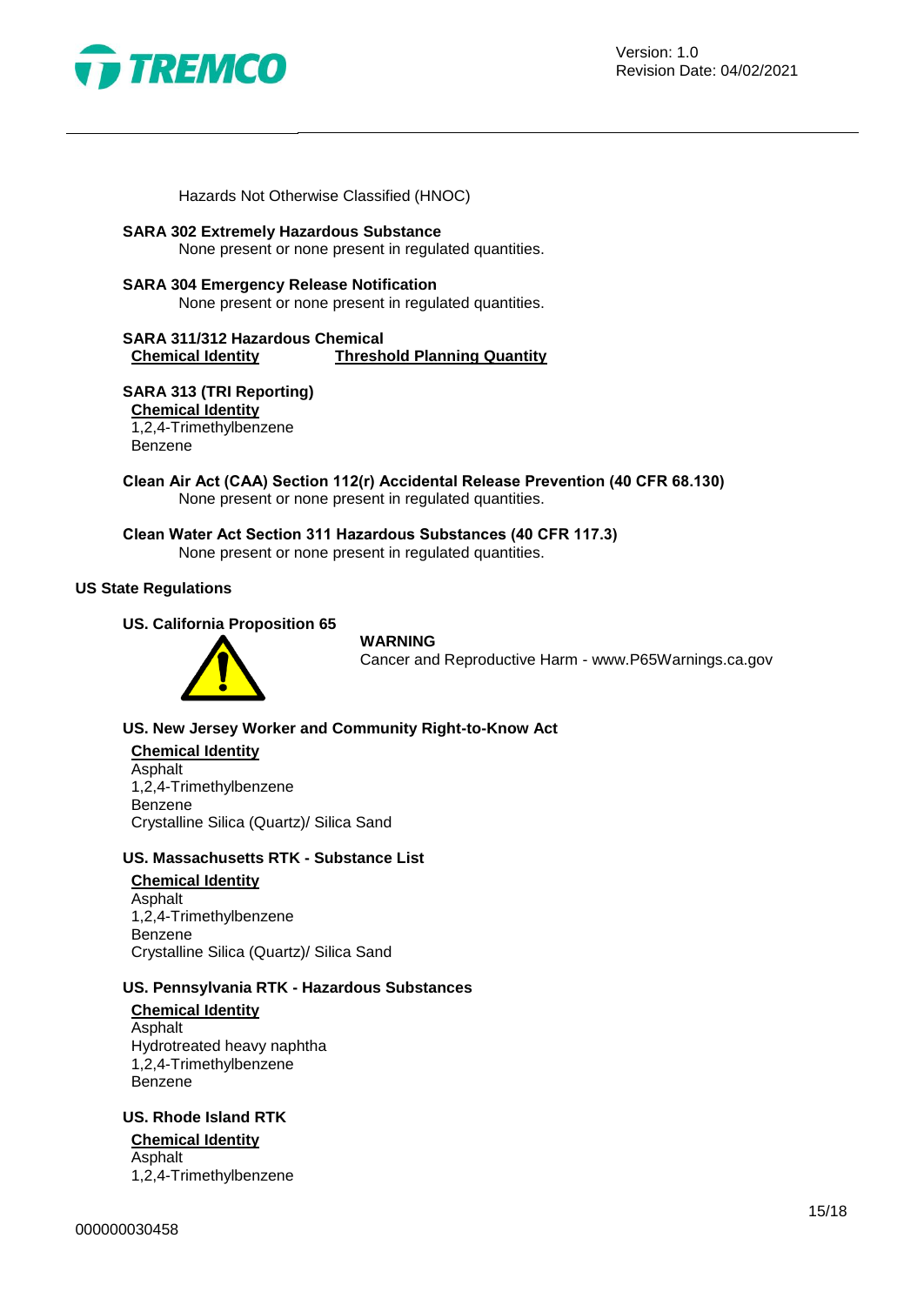

### **International regulations**

### **Montreal protocol**

Not applicable

## **Stockholm convention**

Not applicable

# **Rotterdam convention**

Not applicable

#### **Kyoto protocol** Not applicable

### **VOC:**

| Regulatory VOC (less water and<br>exempt solvent) | $\therefore$ < 250 g/l |
|---------------------------------------------------|------------------------|
| VOC Method 310                                    | : Not available.       |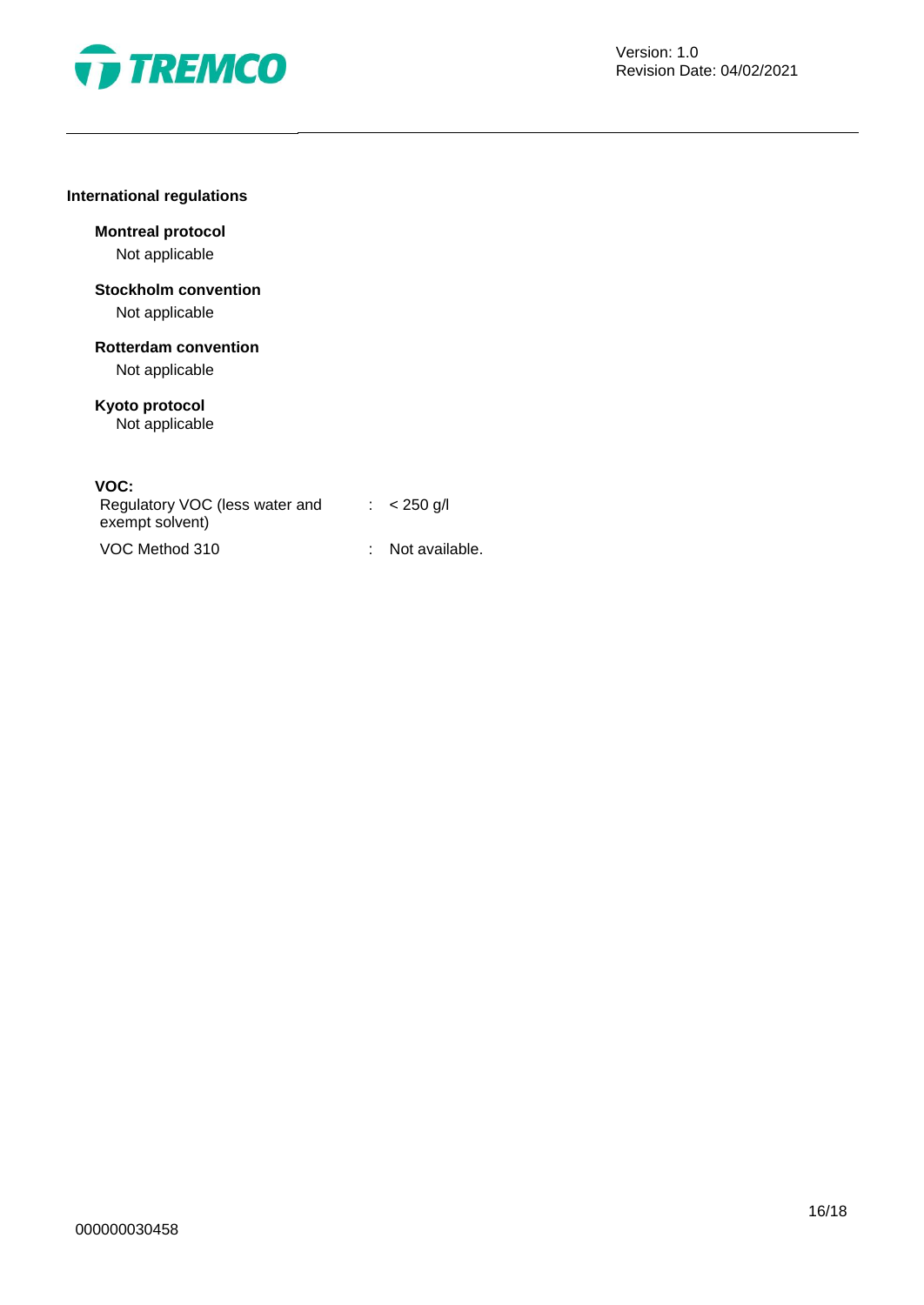

### **Inventory Status:**

Australia AICS: All components in this product are listed on or exempt from the Inventory.

Canada DSL Inventory List: All components in this product are listed on or exempt from the Inventory.

Canada NDSL Inventory: One or more components in this product are not listed on or exempt from the Inventory.

Ontario Inventory: One or more components in this product are not listed on or exempt from the Inventory.

China Inv. Existing Chemical Substances: One or more components in this product are not listed on or exempt from the Inventory.

Japan (ENCS) List: One or more components in this product are not listed on or exempt from the Inventory.

Japan ISHL Listing: One or more components in this product are not listed on or exempt from the Inventory.

Japan Pharmacopoeia Listing: One or more components in this product are not listed on or exempt from the Inventory.

Korea Existing Chemicals Inv. (KECI): One or more components in this product are not listed on or exempt from the Inventory.

Mexico INSQ: One or more components in this product are not listed on or exempt from the Inventory.

New Zealand Inventory of Chemicals: One or more components in this product are not listed on or exempt from the Inventory.

Philippines PICCS: One or more components in this product are not listed on or exempt from the Inventory.

Taiwan Chemical Substance Inventory: One or more components in this product are not listed on or exempt from the Inventory.

US TSCA Inventory: The same of the same of the All components in this product are listed on or exempt from the Inventory.

EINECS, ELINCS or NLP: CHE CONSERVIATE: One or more components in this product are not listed on or exempt from the Inventory.